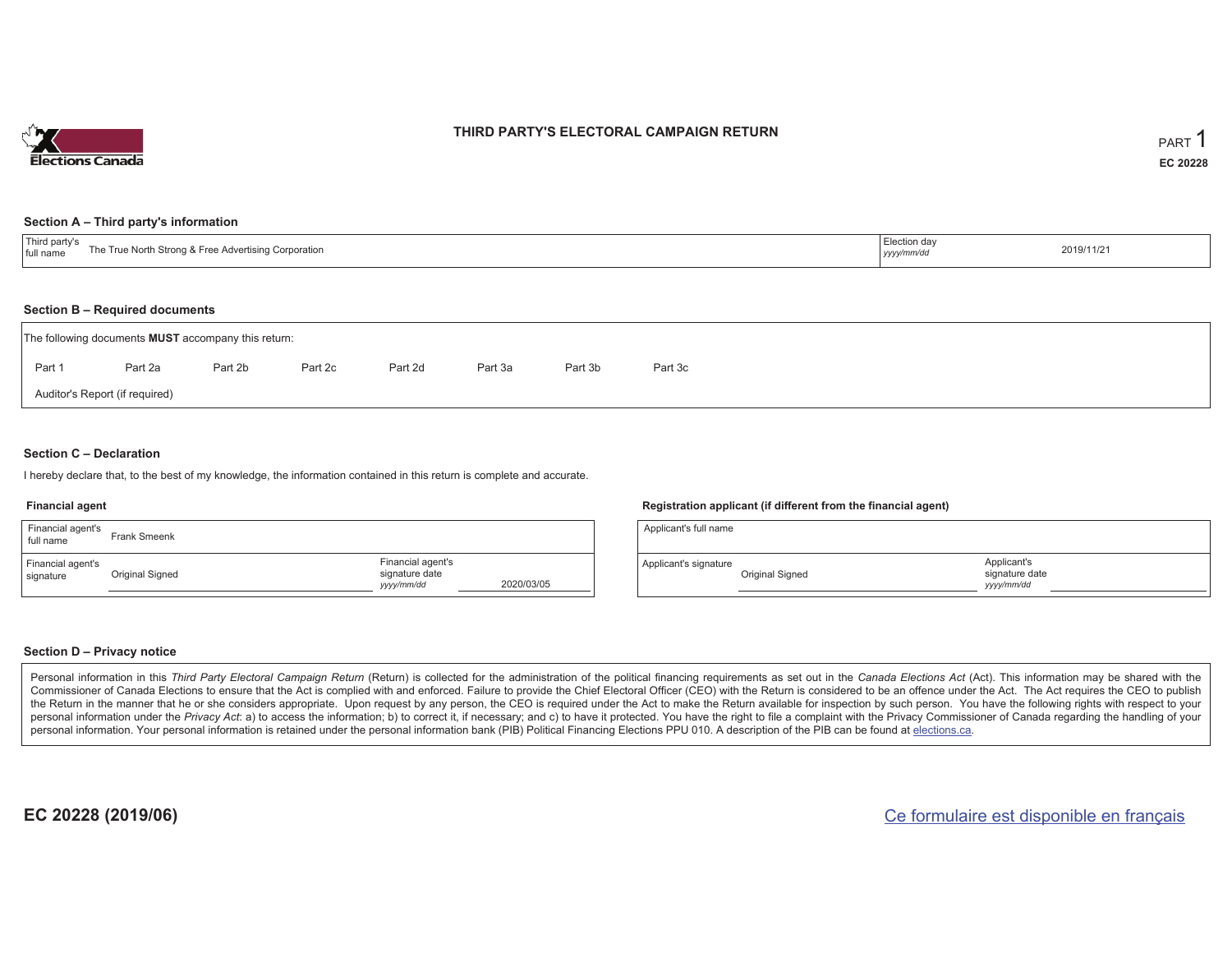

### **THIRD PARTY'S ELECTORAL CAMPAIGN RETURN HIRD PARTY'S ELECTORAL CAMPAIGN RETURN<br>Statement of monetary contributions received PART 2a**

**EC 20228**

| No. | Full name                                        | <b>Street</b><br>no. | <b>Street</b> | Apt. | City    | Prov./<br>Terr. | Postal<br>code | Date<br>received<br>yyyy/mm/dd                                                      | Individual | Business /<br>Commercial<br>organization | Government | Trade union | Corporation<br>without share<br>capital | Unincorporated<br>organization or<br>association |
|-----|--------------------------------------------------|----------------------|---------------|------|---------|-----------------|----------------|-------------------------------------------------------------------------------------|------------|------------------------------------------|------------|-------------|-----------------------------------------|--------------------------------------------------|
|     |                                                  |                      |               |      |         |                 |                |                                                                                     | \$         | \$                                       | \$         | \$          | \$                                      | \$                                               |
|     | Bassett & Walker International INC               |                      |               |      | Toronto | ON              | M5A4J5         | 2019/08/02                                                                          |            | 60,000.00                                |            |             |                                         |                                                  |
|     |                                                  |                      |               |      |         |                 |                |                                                                                     |            |                                          |            |             |                                         |                                                  |
|     |                                                  |                      |               |      |         |                 |                |                                                                                     |            |                                          |            |             |                                         |                                                  |
|     |                                                  |                      |               |      |         |                 |                |                                                                                     |            |                                          |            |             |                                         |                                                  |
|     |                                                  |                      |               |      |         |                 |                |                                                                                     |            |                                          |            |             |                                         |                                                  |
|     |                                                  |                      |               |      |         |                 |                |                                                                                     |            |                                          |            |             |                                         |                                                  |
|     |                                                  |                      |               |      |         |                 |                |                                                                                     |            |                                          |            |             |                                         |                                                  |
|     |                                                  |                      |               |      |         |                 |                |                                                                                     |            |                                          |            |             |                                         |                                                  |
|     |                                                  |                      |               |      |         |                 |                |                                                                                     |            |                                          |            |             |                                         |                                                  |
|     |                                                  |                      |               |      |         |                 |                |                                                                                     |            |                                          |            |             |                                         |                                                  |
|     |                                                  |                      |               |      |         |                 |                |                                                                                     |            |                                          |            |             |                                         |                                                  |
|     |                                                  |                      |               |      |         |                 |                |                                                                                     |            |                                          |            |             |                                         |                                                  |
|     |                                                  |                      |               |      |         |                 |                |                                                                                     |            |                                          |            |             |                                         |                                                  |
|     |                                                  |                      |               |      |         |                 |                |                                                                                     |            |                                          |            |             |                                         |                                                  |
|     |                                                  |                      |               |      |         |                 |                | Totals carried forward from previous page \$                                        |            |                                          |            |             |                                         |                                                  |
|     |                                                  |                      |               |      |         |                 |                | Total amount of monetary contributions by contributors who gave over \$200 (A)      |            | 60,000.00                                |            |             |                                         |                                                  |
|     |                                                  |                      |               |      |         |                 |                | Number of contributors who gave over \$200                                          |            |                                          |            |             |                                         |                                                  |
|     |                                                  |                      |               |      |         |                 |                | Total amount of monetary contributions by contributors who gave \$200 or less $(B)$ |            |                                          |            |             |                                         |                                                  |
|     |                                                  |                      |               |      |         |                 |                | Number of contributors who gave \$200 or less                                       |            |                                          |            |             |                                         |                                                  |
|     | Total amount of all monetary contributions (A+B) |                      |               |      |         |                 |                |                                                                                     |            |                                          |            |             |                                         |                                                  |
|     |                                                  |                      |               |      |         |                 |                | Number of contributors who gave monetary contributions                              |            |                                          |            |             |                                         |                                                  |

| Third<br>  party | True North Strong & Free Advertising Corporation | . aə.<br>, yyyymm⁄aa | 2019/11/2<br>the contract of the contract of the contract of | Page |  |  |  |  |
|------------------|--------------------------------------------------|----------------------|--------------------------------------------------------------|------|--|--|--|--|
|------------------|--------------------------------------------------|----------------------|--------------------------------------------------------------|------|--|--|--|--|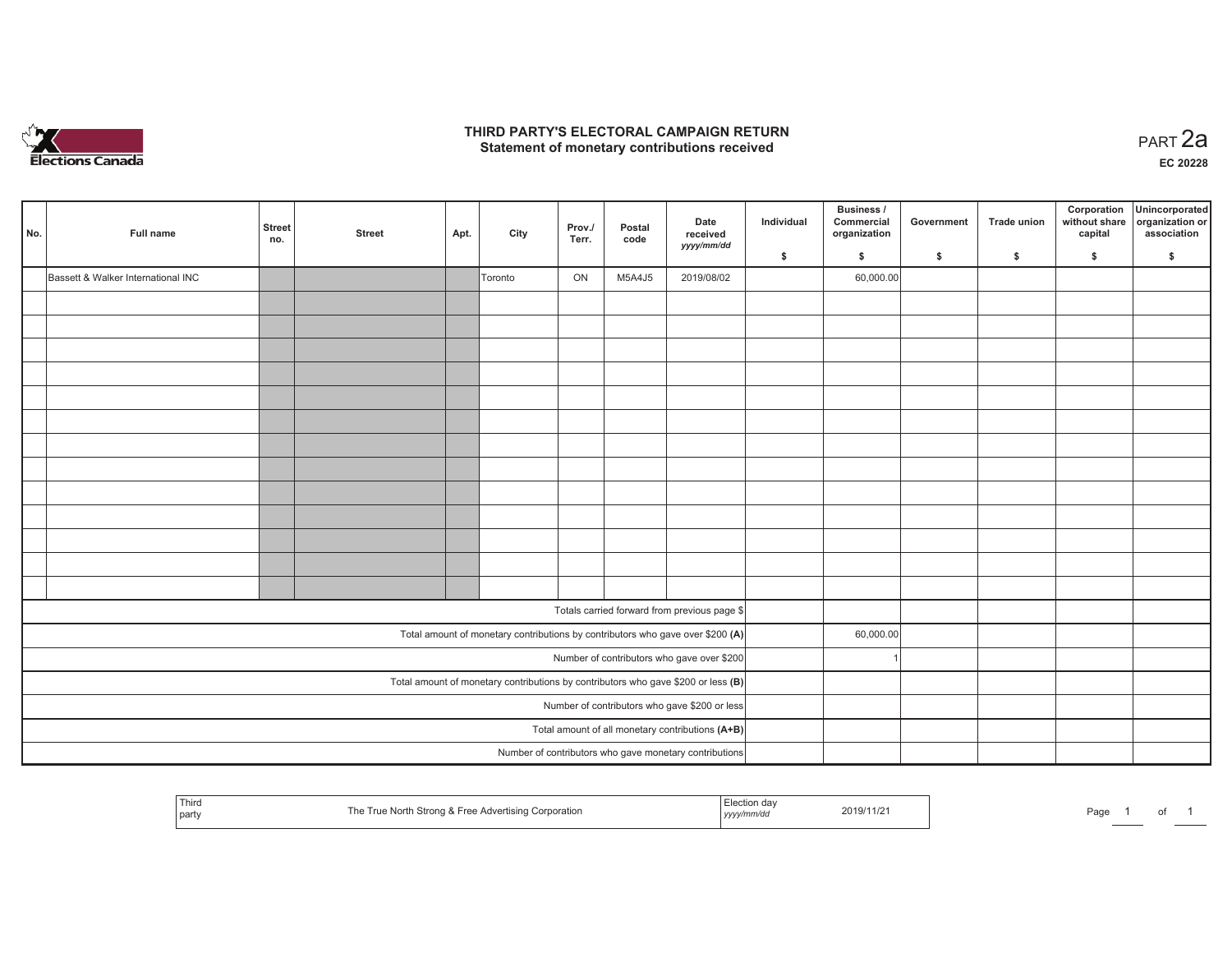

## **THIRD PARTY'S ELECTORAL CAMPAIGN RETURN**  THIRD PARTY'S ELECTORAL CAMPAIGN RETURN<br>Statement of non-monetary contributions received<br> **PART 2b**

| No. | Full name                                                                               | <b>Street</b><br>no.                                 | <b>Street</b> | Apt. | City | Prov./<br>Terr. | Postal<br>code | Date<br>received<br>yyyy/mm/dd                                                     | Individual | <b>Business /</b><br>Commercial<br>organization | Government   | Trade union  | Corporation<br>capital | Unincorporated<br>without share organization or<br>association |
|-----|-----------------------------------------------------------------------------------------|------------------------------------------------------|---------------|------|------|-----------------|----------------|------------------------------------------------------------------------------------|------------|-------------------------------------------------|--------------|--------------|------------------------|----------------------------------------------------------------|
|     |                                                                                         |                                                      |               |      |      |                 |                |                                                                                    | \$         | \$                                              | $\mathsf{s}$ | $\mathbf{s}$ | \$                     | \$                                                             |
|     |                                                                                         |                                                      |               |      |      |                 |                |                                                                                    |            |                                                 |              |              |                        |                                                                |
|     |                                                                                         |                                                      |               |      |      |                 |                |                                                                                    |            |                                                 |              |              |                        |                                                                |
|     |                                                                                         |                                                      |               |      |      |                 |                |                                                                                    |            |                                                 |              |              |                        |                                                                |
|     |                                                                                         |                                                      |               |      |      |                 |                |                                                                                    |            |                                                 |              |              |                        |                                                                |
|     |                                                                                         |                                                      |               |      |      |                 |                |                                                                                    |            |                                                 |              |              |                        |                                                                |
|     |                                                                                         |                                                      |               |      |      |                 |                |                                                                                    |            |                                                 |              |              |                        |                                                                |
|     |                                                                                         |                                                      |               |      |      |                 |                |                                                                                    |            |                                                 |              |              |                        |                                                                |
|     |                                                                                         |                                                      |               |      |      |                 |                |                                                                                    |            |                                                 |              |              |                        |                                                                |
|     |                                                                                         |                                                      |               |      |      |                 |                |                                                                                    |            |                                                 |              |              |                        |                                                                |
|     |                                                                                         |                                                      |               |      |      |                 |                |                                                                                    |            |                                                 |              |              |                        |                                                                |
|     |                                                                                         |                                                      |               |      |      |                 |                |                                                                                    |            |                                                 |              |              |                        |                                                                |
|     |                                                                                         |                                                      |               |      |      |                 |                |                                                                                    |            |                                                 |              |              |                        |                                                                |
|     |                                                                                         |                                                      |               |      |      |                 |                |                                                                                    |            |                                                 |              |              |                        |                                                                |
|     |                                                                                         |                                                      |               |      |      |                 |                |                                                                                    |            |                                                 |              |              |                        |                                                                |
|     |                                                                                         |                                                      |               |      |      |                 |                | Totals carried forward from previous page \$                                       |            |                                                 |              |              |                        |                                                                |
|     |                                                                                         |                                                      |               |      |      |                 |                |                                                                                    |            |                                                 |              |              |                        |                                                                |
|     |                                                                                         |                                                      |               |      |      |                 |                | Total amount of non-monetary contributions by contributors who gave over \$200 (A) |            |                                                 |              |              |                        |                                                                |
|     | Number of contributors who gave over \$200                                              |                                                      |               |      |      |                 |                |                                                                                    |            |                                                 |              |              |                        |                                                                |
|     | Total amount of non-monetary contributions by contributors who gave \$200 or less $(B)$ |                                                      |               |      |      |                 |                |                                                                                    |            |                                                 |              |              |                        |                                                                |
|     | Number of contributors who gave \$200 or less                                           |                                                      |               |      |      |                 |                |                                                                                    |            |                                                 |              |              |                        |                                                                |
|     |                                                                                         | Total amount of all non-monetary contributions (A+B) |               |      |      |                 |                |                                                                                    |            |                                                 |              |              |                        |                                                                |
|     |                                                                                         |                                                      |               |      |      |                 |                | Number of contributors who gave non-monetary contributions                         |            |                                                 |              |              |                        |                                                                |

| Third<br>' party | Strono<br>. & Free<br>Advertising Corporation<br>l rue<br>l he<br>ונזעו י | ud<br>,,,,,,,,, | 2019/11/21<br>the contract of the contract of the contract of | Page |  |  |  |  |
|------------------|---------------------------------------------------------------------------|-----------------|---------------------------------------------------------------|------|--|--|--|--|
|------------------|---------------------------------------------------------------------------|-----------------|---------------------------------------------------------------|------|--|--|--|--|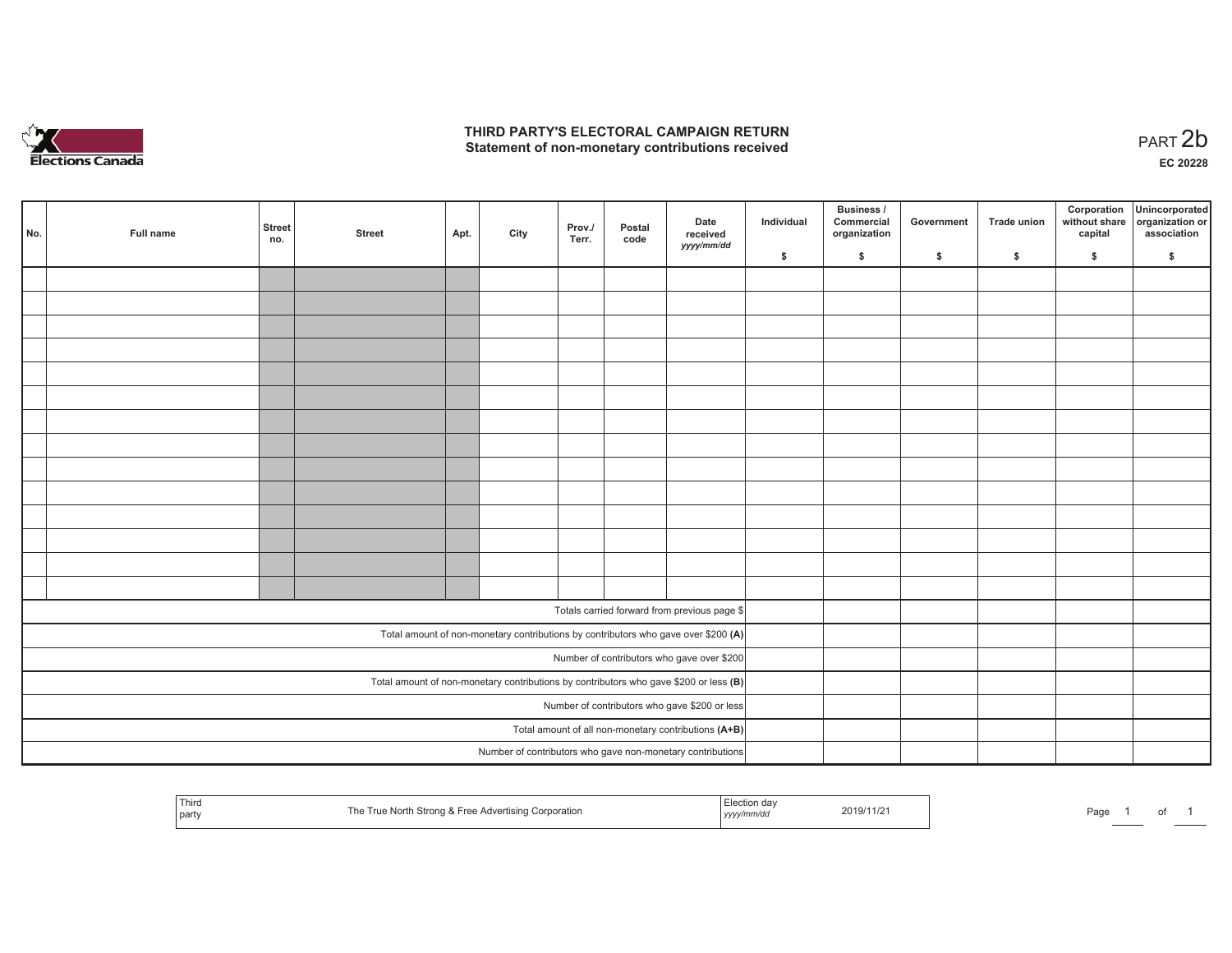

### **THIRD PARTY'S ELECTORAL CAMPAIGN RETURN STATE:** PARTY'S ELECTORAL CAMPAIGN RETURN<br>
Statement of operating loans received

**EC 20228**

| No. | Full name                                    | <b>Street</b><br>no. | <b>Street</b> | Apt. | City | Prov./<br>Terr. | Postal<br>code | Date<br>received<br>yyyy/mm/dd                                  | Individual | <b>Business /</b><br>Commercial<br>organization | Government | <b>Trade union</b> | Corporation<br>capital | Unincorporated<br>without share organization or<br>association |
|-----|----------------------------------------------|----------------------|---------------|------|------|-----------------|----------------|-----------------------------------------------------------------|------------|-------------------------------------------------|------------|--------------------|------------------------|----------------------------------------------------------------|
|     |                                              |                      |               |      |      |                 |                |                                                                 | \$         | \$                                              | \$         | \$                 | \$                     | \$                                                             |
|     |                                              |                      |               |      |      |                 |                |                                                                 |            |                                                 |            |                    |                        |                                                                |
|     |                                              |                      |               |      |      |                 |                |                                                                 |            |                                                 |            |                    |                        |                                                                |
|     |                                              |                      |               |      |      |                 |                |                                                                 |            |                                                 |            |                    |                        |                                                                |
|     |                                              |                      |               |      |      |                 |                |                                                                 |            |                                                 |            |                    |                        |                                                                |
|     |                                              |                      |               |      |      |                 |                |                                                                 |            |                                                 |            |                    |                        |                                                                |
|     |                                              |                      |               |      |      |                 |                |                                                                 |            |                                                 |            |                    |                        |                                                                |
|     |                                              |                      |               |      |      |                 |                |                                                                 |            |                                                 |            |                    |                        |                                                                |
|     |                                              |                      |               |      |      |                 |                |                                                                 |            |                                                 |            |                    |                        |                                                                |
|     |                                              |                      |               |      |      |                 |                |                                                                 |            |                                                 |            |                    |                        |                                                                |
|     |                                              |                      |               |      |      |                 |                |                                                                 |            |                                                 |            |                    |                        |                                                                |
|     |                                              |                      |               |      |      |                 |                |                                                                 |            |                                                 |            |                    |                        |                                                                |
|     |                                              |                      |               |      |      |                 |                |                                                                 |            |                                                 |            |                    |                        |                                                                |
|     |                                              |                      |               |      |      |                 |                |                                                                 |            |                                                 |            |                    |                        |                                                                |
|     |                                              |                      |               |      |      |                 |                |                                                                 |            |                                                 |            |                    |                        |                                                                |
|     |                                              |                      |               |      |      |                 |                | Totals carried forward from previous page \$                    |            |                                                 |            |                    |                        |                                                                |
|     |                                              |                      |               |      |      |                 |                | Total amount of loans by lenders who provided over \$200 (A)    |            |                                                 |            |                    |                        |                                                                |
|     |                                              |                      |               |      |      |                 |                | Number of lenders who provided over \$200                       |            |                                                 |            |                    |                        |                                                                |
|     |                                              |                      |               |      |      |                 |                | Total amount of loans by lenders who provided \$200 or less (B) |            |                                                 |            |                    |                        |                                                                |
|     | Number of lenders who provided \$200 or less |                      |               |      |      |                 |                |                                                                 |            |                                                 |            |                    |                        |                                                                |
|     | Total amount of all loans (A+B)              |                      |               |      |      |                 |                |                                                                 |            |                                                 |            |                    |                        |                                                                |
|     |                                              |                      |               |      |      |                 |                | Number of all lenders who provided loans                        |            |                                                 |            |                    |                        |                                                                |

|  | Third<br>ue North Strong & Free Advertising Corporation<br>l party | 2019/11/2<br>`'mm/au<br>,,,,, | Page |
|--|--------------------------------------------------------------------|-------------------------------|------|
|--|--------------------------------------------------------------------|-------------------------------|------|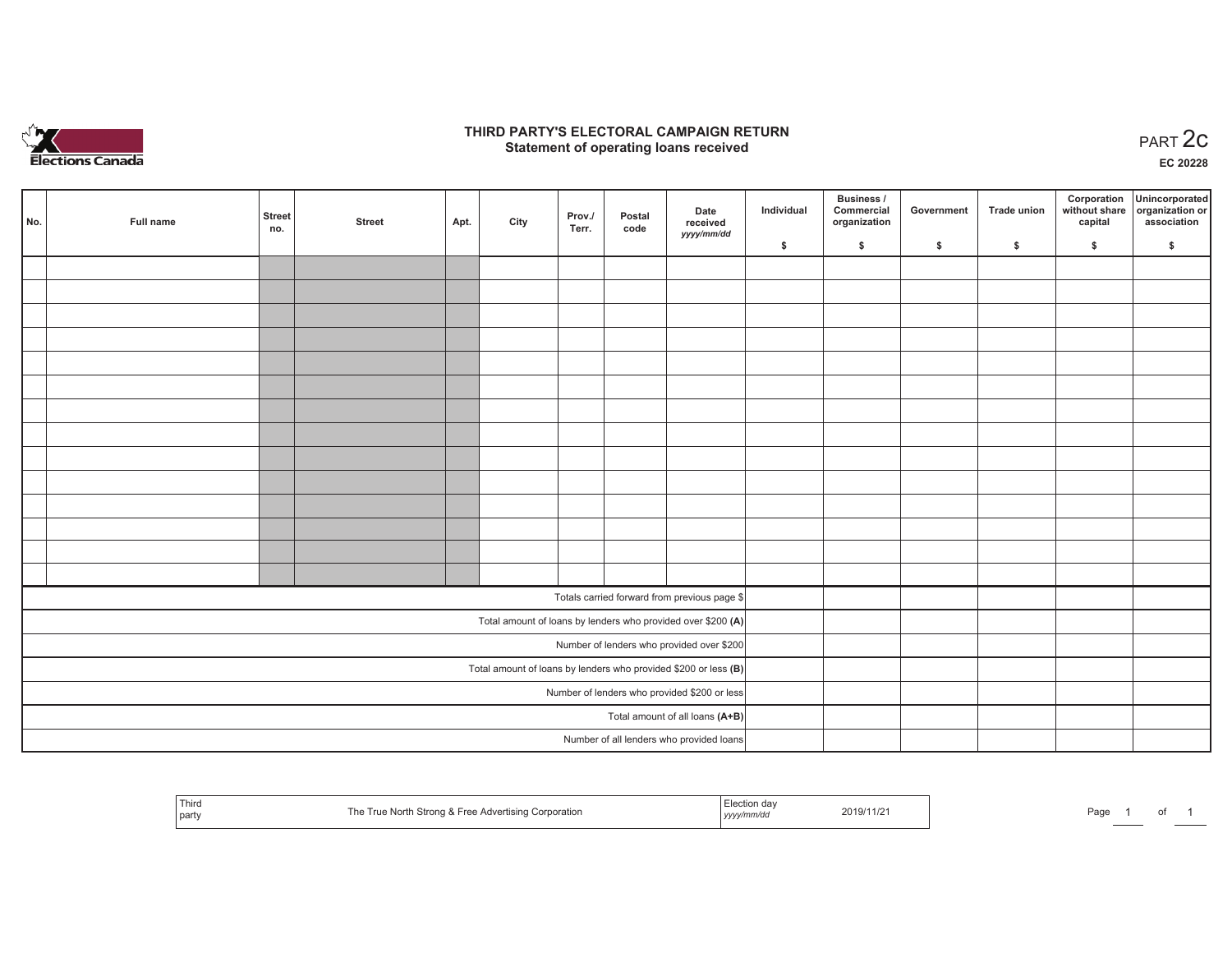

## **THIRD PARTY'S ELECTORAL CAMPAIGN RETURN S** ELECTORAL CAMPAIGN RETURN<br>Summary of inflows PART 2d

| No.   | Type of contributor / lender                 | <b>Monetary</b><br>contributions<br>(Part 2a) | Non-monetary<br>contributions<br>(Part 2b) | Loans<br>(Part 2c) | <b>Total</b> | Number of<br>contributors and<br>lenders |
|-------|----------------------------------------------|-----------------------------------------------|--------------------------------------------|--------------------|--------------|------------------------------------------|
|       |                                              | \$                                            | \$                                         | \$                 | \$           |                                          |
| 1.    | Individuals                                  |                                               |                                            |                    |              |                                          |
|       | 2. Businesses / Commercial organizations     | 60,000.00                                     |                                            |                    | 60,000.00    |                                          |
| 3.    | Governments                                  |                                               |                                            |                    |              |                                          |
| 4.    | Trade unions                                 |                                               |                                            |                    |              |                                          |
| 5.    | Corporations without share capital           |                                               |                                            |                    |              |                                          |
| 6.    | Unincorporated organizations or associations |                                               |                                            |                    |              |                                          |
|       | 7.   Total (items 1 to 6)                    | 60,000.00                                     |                                            |                    | 60,000.00    |                                          |
| Total |                                              |                                               |                                            |                    |              |                                          |
|       | 8. Amount of third party's resources used    |                                               |                                            |                    |              |                                          |
|       | 9. Grand total (items $7$ and $8$ )          |                                               |                                            |                    | 60,000.00    |                                          |

| Third<br>party | The True North Strong & Free Advertising Corporation | l Election dav<br>yyyy/mm/dd | 2019/11/21 |
|----------------|------------------------------------------------------|------------------------------|------------|
|----------------|------------------------------------------------------|------------------------------|------------|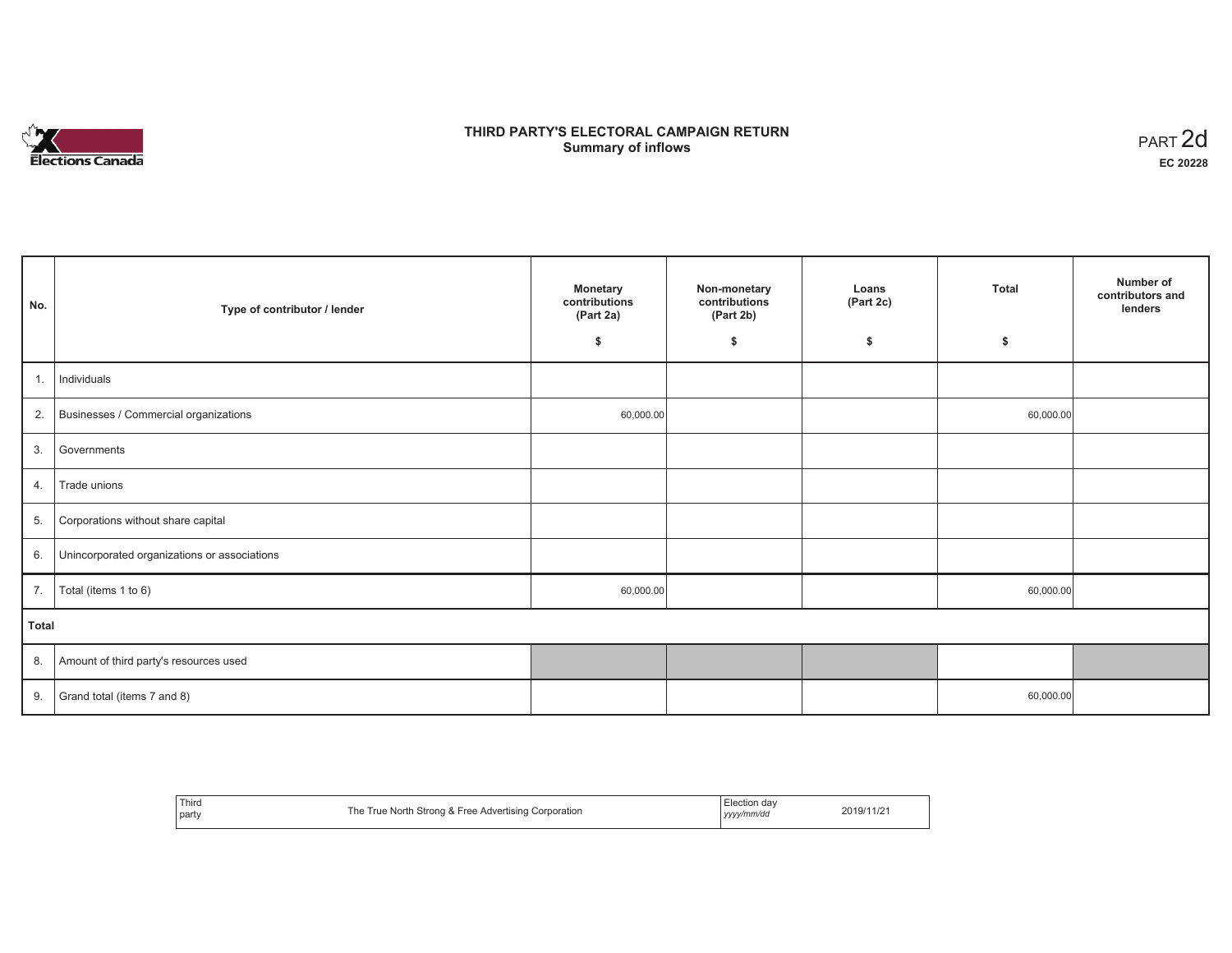

## **THIRD PARTY'S ELECTORAL CAMPAIGN RETURN Statement of expenses incurred for regulated activities that take place during the pre-election period**  *(Only applicable to a fixed-date general election)*

 $_{\sf PART}$ 3a **EC 20228**

For a list of expense types, expense categories and expense subcategories, refer to Annex II in the Instructions.

| No.          | Date<br>incurred<br>yyyy/mm/dd | ED Code<br>(if applicable) | Supplier                | <b>Expense type</b> | Expense<br>category | Expense<br>subcategory | <b>Starting date</b><br>of activity,<br>advertisement<br>or survey<br>yyyy/mm/dd | <b>Ending date</b><br>of activity,<br>advertisement<br>or survey<br>yyyy/mm/dd | Place of activity or<br>advertisement        | <b>Expense amount</b><br>\$ |
|--------------|--------------------------------|----------------------------|-------------------------|---------------------|---------------------|------------------------|----------------------------------------------------------------------------------|--------------------------------------------------------------------------------|----------------------------------------------|-----------------------------|
| $\mathbf{1}$ | 2019/08/18                     |                            | RCS Media Solutions INC | Advertising         | Billboards          |                        | 2019/08/19                                                                       | 2019/09/16                                                                     |                                              | 59,890.00                   |
|              |                                |                            |                         |                     |                     |                        |                                                                                  |                                                                                |                                              |                             |
|              |                                |                            |                         |                     |                     |                        |                                                                                  |                                                                                |                                              |                             |
|              |                                |                            |                         |                     |                     |                        |                                                                                  |                                                                                |                                              |                             |
|              |                                |                            |                         |                     |                     |                        |                                                                                  |                                                                                |                                              |                             |
|              |                                |                            |                         |                     |                     |                        |                                                                                  |                                                                                |                                              |                             |
|              |                                |                            |                         |                     |                     |                        |                                                                                  |                                                                                |                                              |                             |
|              |                                |                            |                         |                     |                     |                        |                                                                                  |                                                                                |                                              |                             |
|              |                                |                            |                         |                     |                     |                        |                                                                                  |                                                                                |                                              |                             |
|              |                                |                            |                         |                     |                     |                        |                                                                                  |                                                                                |                                              |                             |
|              |                                |                            |                         |                     |                     |                        |                                                                                  |                                                                                |                                              |                             |
|              |                                |                            |                         |                     |                     |                        |                                                                                  |                                                                                |                                              |                             |
|              |                                |                            |                         |                     |                     |                        |                                                                                  |                                                                                |                                              |                             |
|              |                                |                            |                         |                     |                     |                        |                                                                                  |                                                                                |                                              |                             |
|              |                                |                            |                         |                     |                     |                        |                                                                                  |                                                                                |                                              |                             |
|              |                                |                            |                         |                     |                     |                        |                                                                                  |                                                                                |                                              |                             |
|              |                                |                            |                         |                     |                     |                        |                                                                                  |                                                                                |                                              |                             |
|              |                                |                            |                         |                     |                     |                        |                                                                                  |                                                                                | Totals carried forward from previous page \$ |                             |
| Total \$     |                                |                            |                         |                     |                     |                        | 59,890.00                                                                        |                                                                                |                                              |                             |

| $- \cdot$<br>Third<br>`part | Fra<br>™ron∈<br>corporation.<br>ີ≏r⊓sind (<br>i ne<br>.<br>,,,, | 2019/11/2<br>,,,,, | Pag |
|-----------------------------|-----------------------------------------------------------------|--------------------|-----|
|-----------------------------|-----------------------------------------------------------------|--------------------|-----|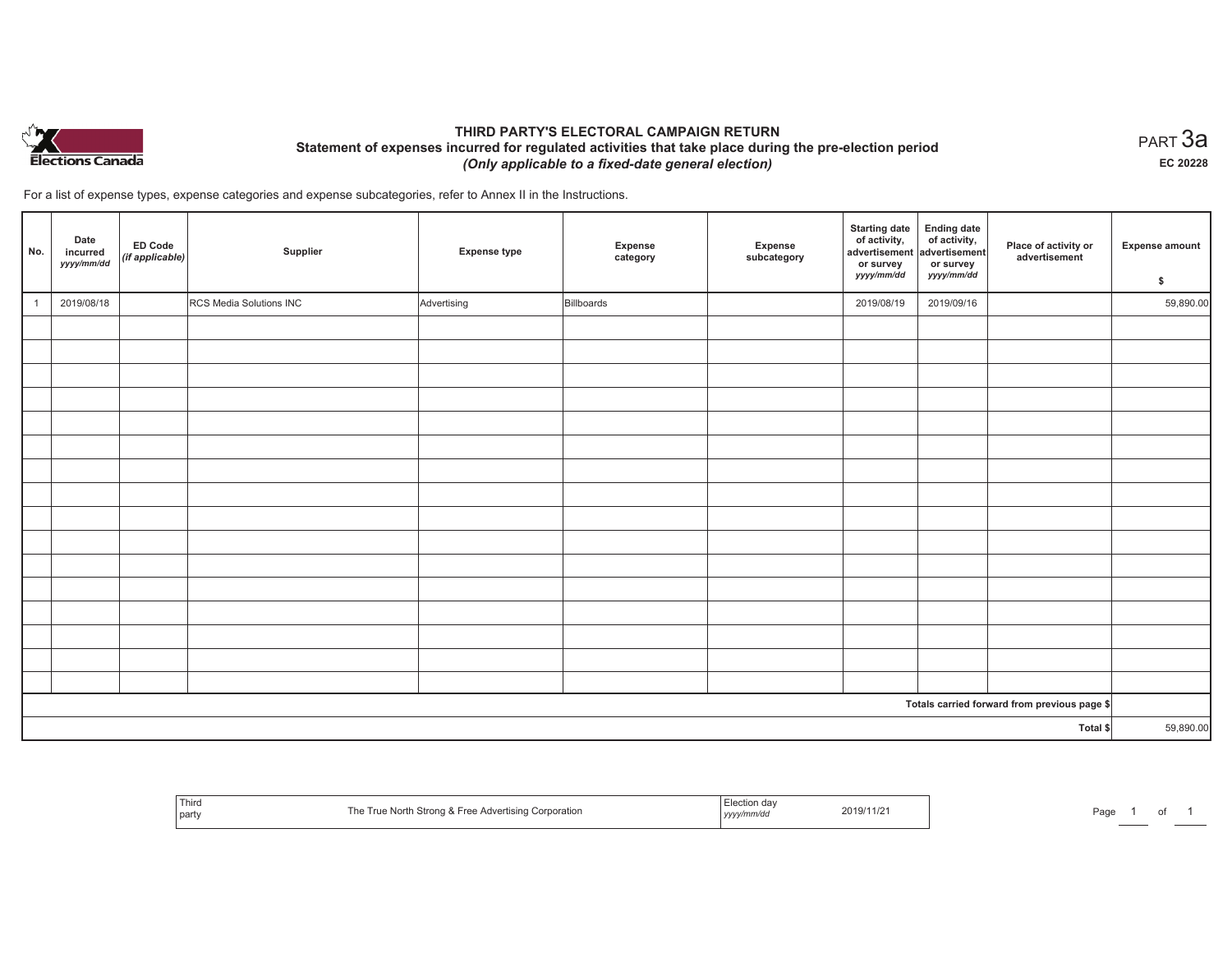

# **THIRD PARTY'S ELECTORAL CAMPAIGN RETURN Statement of expenses incurred for regulated activities that take place during the election period**<br>PART  $3\mathsf{b}$

**EC 20228**

For a list of expense types, expense categories and expense subcategories, refer to Annex II in the Instructions.

| No.      | Date<br>incurred<br>yyyy/mm/dd | ED Code<br>(if applicable) | Supplier | <b>Expense type</b> | Expense<br>category | Expense<br>subcategory | Starting date Ending date<br>of activity, of activity,<br>advertisement advertisement<br>or survey<br><i>yyyy/mm/dd</i> | or survey<br>yyyy/mm/dd | Place of activity or<br>advertisement        | <b>Expense amount</b><br>\$ |
|----------|--------------------------------|----------------------------|----------|---------------------|---------------------|------------------------|-------------------------------------------------------------------------------------------------------------------------|-------------------------|----------------------------------------------|-----------------------------|
|          |                                |                            |          |                     |                     |                        |                                                                                                                         |                         |                                              |                             |
|          |                                |                            |          |                     |                     |                        |                                                                                                                         |                         |                                              |                             |
|          |                                |                            |          |                     |                     |                        |                                                                                                                         |                         |                                              |                             |
|          |                                |                            |          |                     |                     |                        |                                                                                                                         |                         |                                              |                             |
|          |                                |                            |          |                     |                     |                        |                                                                                                                         |                         |                                              |                             |
|          |                                |                            |          |                     |                     |                        |                                                                                                                         |                         |                                              |                             |
|          |                                |                            |          |                     |                     |                        |                                                                                                                         |                         |                                              |                             |
|          |                                |                            |          |                     |                     |                        |                                                                                                                         |                         |                                              |                             |
|          |                                |                            |          |                     |                     |                        |                                                                                                                         |                         |                                              |                             |
|          |                                |                            |          |                     |                     |                        |                                                                                                                         |                         |                                              |                             |
|          |                                |                            |          |                     |                     |                        |                                                                                                                         |                         |                                              |                             |
|          |                                |                            |          |                     |                     |                        |                                                                                                                         |                         |                                              |                             |
|          |                                |                            |          |                     |                     |                        |                                                                                                                         |                         |                                              |                             |
|          |                                |                            |          |                     |                     |                        |                                                                                                                         |                         |                                              |                             |
|          |                                |                            |          |                     |                     |                        |                                                                                                                         |                         |                                              |                             |
|          |                                |                            |          |                     |                     |                        |                                                                                                                         |                         |                                              |                             |
|          |                                |                            |          |                     |                     |                        |                                                                                                                         |                         |                                              |                             |
|          |                                |                            |          |                     |                     |                        |                                                                                                                         |                         | Totals carried forward from previous page \$ |                             |
| Total \$ |                                |                            |          |                     |                     |                        |                                                                                                                         |                         |                                              |                             |

| <sup>I</sup> Third<br>part | <b>K</b> Free Advertising Corporation<br>Nort<br>. . | etion day<br>ーソソソン | 2019/11/2 | Page |  |
|----------------------------|------------------------------------------------------|--------------------|-----------|------|--|
|----------------------------|------------------------------------------------------|--------------------|-----------|------|--|